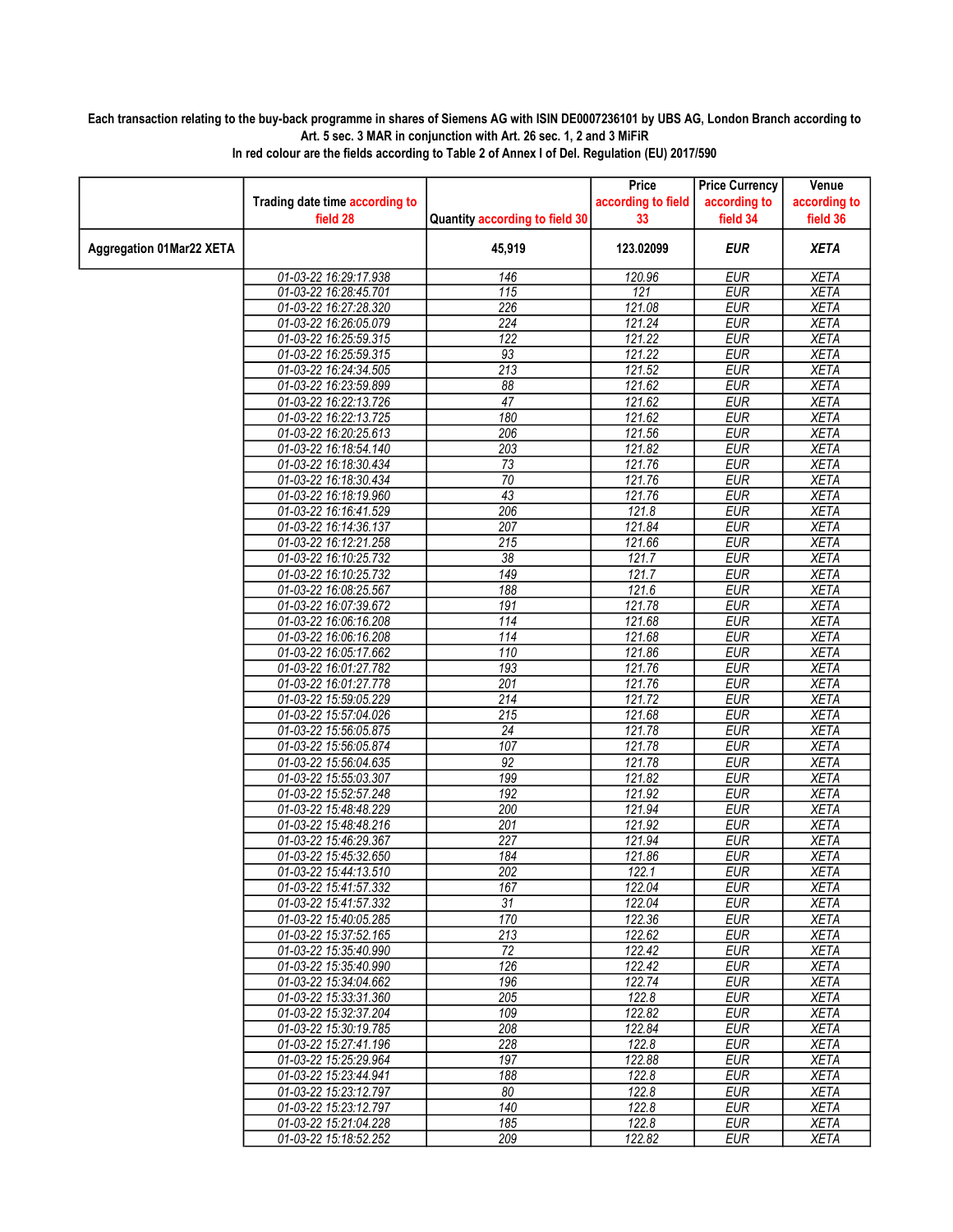| 01-03-22 15:16:53.788 | 219              | 122.54           | <b>EUR</b> | <b>XETA</b> |
|-----------------------|------------------|------------------|------------|-------------|
| 01-03-22 15:15:00.357 | 193              | 122.54           | <b>EUR</b> | <b>XETA</b> |
| 01-03-22 15:12:27.274 | 222              | 122.24           | <b>EUR</b> | <b>XETA</b> |
| 01-03-22 15:12:27.291 | 189              | 122.24           | <b>EUR</b> | XETA        |
| 01-03-22 15:09:58.153 | 44               | 122.72           | <b>EUR</b> | <b>XETA</b> |
| 01-03-22 15:09:58.153 | 163              | 122.72           | <b>EUR</b> | <b>XETA</b> |
|                       |                  |                  |            |             |
| 01-03-22 15:09:58.153 | 13               | 122.72           | <b>EUR</b> | <b>XETA</b> |
| 01-03-22 15:08:12.407 | 186              | 122.92           | <b>EUR</b> | <b>XETA</b> |
| 01-03-22 15:05:26.076 | 228              | 122.94           | <b>EUR</b> | <b>XETA</b> |
| 01-03-22 15:03:31.761 | 192              | 122.92           | <b>EUR</b> | <b>XETA</b> |
| 01-03-22 15:01:19.523 | 188              | 123.18           | <b>EUR</b> | <b>XETA</b> |
| 01-03-22 15:01:19.523 | 9                | 123.18           | <b>EUR</b> | <b>XETA</b> |
| 01-03-22 15:01:05.623 | $\overline{212}$ | 123.34           | <b>EUR</b> | <b>XETA</b> |
| 01-03-22 14:59:28.359 | $\overline{3}$   | 123.1            | <b>EUR</b> | <b>XETA</b> |
| 01-03-22 14:59:25.824 | $\overline{204}$ | 123.1            | <b>EUR</b> | <b>XETA</b> |
| 01-03-22 14:57:07.698 | 225              | 123.1            | <b>EUR</b> | <b>XETA</b> |
|                       |                  |                  |            |             |
| 01-03-22 14:54:32.369 | 221              | 122.78           | <b>EUR</b> | <b>XETA</b> |
| 01-03-22 14:52:27.792 | 199              | 122.62           | <b>EUR</b> | <b>XETA</b> |
| 01-03-22 14:50:26.326 | 55               | 123.2            | <b>EUR</b> | <b>XETA</b> |
| 01-03-22 14:50:26.323 | 140              | 123.2            | <b>EUR</b> | <b>XETA</b> |
| 01-03-22 14:50:15.907 | 183              | 123.28           | <b>EUR</b> | <b>XETA</b> |
| 01-03-22 14:48:25.954 | 80               | 123.14           | <b>EUR</b> | <b>XETA</b> |
| 01-03-22 14:48:25.954 | 135              | 123.14           | <b>EUR</b> | <b>XETA</b> |
| 01-03-22 14:46:12.283 | 223              | 123.1            | <b>EUR</b> | <b>XETA</b> |
| 01-03-22 14:44:02.549 | 217              | 123.28           | <b>EUR</b> | <b>XETA</b> |
| 01-03-22 14:41:44.308 | 210              | 123.28           | <b>EUR</b> | <b>XETA</b> |
|                       |                  |                  |            |             |
| 01-03-22 14:40:12.861 | 184              | 123.6            | <b>EUR</b> | <b>XETA</b> |
| 01-03-22 14:39:25.508 | 13               | 123.54           | <b>EUR</b> | <b>XETA</b> |
| 01-03-22 14:39:25.507 | 208              | 123.54           | <b>EUR</b> | <b>XETA</b> |
| 01-03-22 14:37:42.784 | 188              | 123.6            | <b>EUR</b> | <b>XETA</b> |
| 01-03-22 14:36:13.843 | 193              | 123.44           | <b>EUR</b> | <b>XETA</b> |
| 01-03-22 14:34:18.086 | 210              | 123.12           | <b>EUR</b> | <b>XETA</b> |
| 01-03-22 14:32:29.368 | 221              | 123.2            | <b>EUR</b> | <b>XETA</b> |
| 01-03-22 14:30:31.565 | 209              | 123.24           | <b>EUR</b> | <b>XETA</b> |
| 01-03-22 14:29:17.901 | 224              | 123.16           | <b>EUR</b> | <b>XETA</b> |
| 01-03-22 14:28:01.048 | 188              | 123.14           | <b>EUR</b> | <b>XETA</b> |
| 01-03-22 14:25:05.290 | 214              | 123.06           | <b>EUR</b> | <b>XETA</b> |
| 01-03-22 14:21:54.251 | 175              | 123.02           | <b>EUR</b> |             |
|                       |                  |                  |            | <b>XETA</b> |
| 01-03-22 14:21:54.251 | $\boldsymbol{8}$ | 123.02           | EUR        | <b>XETA</b> |
| 01-03-22 14:18:46.098 | 193              | 123.16           | <b>EUR</b> | <b>XETA</b> |
| 01-03-22 14:15:05.067 | 102              | 123.18           | EUR        | <b>XETA</b> |
| 01-03-22 14:15:05.067 | 17               | 123.18           | <b>EUR</b> | <b>XETA</b> |
| 01-03-22 14:15:05.067 | 83               | 123.18           | EUR        | XETA        |
| 01-03-22 14:15:05.062 | 10               | 123.18           | EUR        | <b>XETA</b> |
| 01-03-22 14:11:39.231 | 189              | 123.22           | <b>EUR</b> | <b>XETA</b> |
| 01-03-22 14:10:51.362 | 124              | 123.26           | <b>EUR</b> | <b>XETA</b> |
| 01-03-22 14:10:51.360 | 83               | 123.26           | EUR        | <b>XETA</b> |
| 01-03-22 14:08:09.175 | 196              | 123.36           | <b>EUR</b> | <b>XETA</b> |
| 01-03-22 14:08:09.175 | 31               |                  | <b>EUR</b> | <b>XETA</b> |
| 01-03-22 14:05:20.150 | 107              | 123.36<br>123.28 | <b>EUR</b> | <b>XETA</b> |
|                       |                  |                  |            |             |
| 01-03-22 14:05:20.150 | 97               | 123.28           | EUR        | <b>XETA</b> |
| 01-03-22 14:02:29.527 | 219              | 123.32           | <b>EUR</b> | <b>XETA</b> |
| 01-03-22 14:01:34.001 | 50               | 123.24           | <b>EUR</b> | <b>XETA</b> |
| 01-03-22 13:58:08.566 | 224              | 123.3            | <b>EUR</b> | <b>XETA</b> |
| 01-03-22 13:55:54.807 | 185              | 123.34           | <b>EUR</b> | <b>XETA</b> |
| 01-03-22 13:54:22.912 | 146              | 123.22           | <b>EUR</b> | <b>XETA</b> |
| 01-03-22 13:54:22.912 | 62               | 123.22           | <b>EUR</b> | <b>XETA</b> |
| 01-03-22 13:52:49.968 | 224              | 123.2            | <b>EUR</b> | <b>XETA</b> |
| 01-03-22 13:49:50.307 | 14               | 123.18           | <b>EUR</b> | <b>XETA</b> |
|                       |                  |                  |            |             |
| 01-03-22 13:49:50.307 | 170              | 123.18           | EUR        | <b>XETA</b> |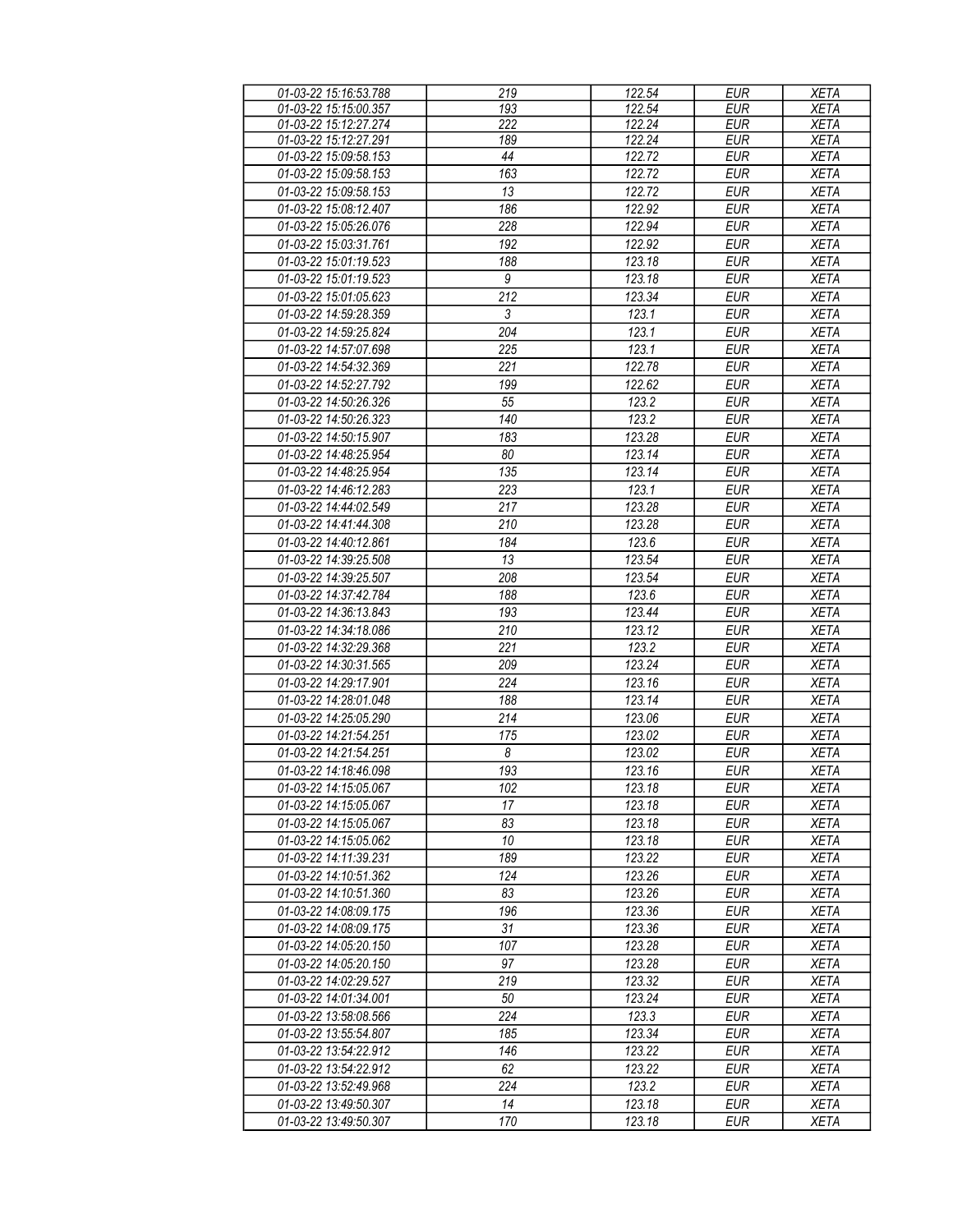| 01-03-22 13:46:42.149 | 187              | 123.06 | <b>EUR</b> | <b>XETA</b> |
|-----------------------|------------------|--------|------------|-------------|
| 01-03-22 13:45:13.438 | 110              | 123.22 | <b>EUR</b> | <b>XETA</b> |
| 01-03-22 13:41:43.952 | $\overline{216}$ | 122.82 | <b>EUR</b> | <b>XETA</b> |
| 01-03-22 13:38:57.085 | 184              | 122.82 | <b>EUR</b> | <b>XETA</b> |
| 01-03-22 13:38:18.682 | 200              | 122.76 | <b>EUR</b> | <b>XETA</b> |
| 01-03-22 13:35:07.863 | 213              | 122.92 | <b>EUR</b> | <b>XETA</b> |
|                       |                  | 122.92 | <b>EUR</b> |             |
| 01-03-22 13:33:16.908 | 73               |        |            | <b>XETA</b> |
| 01-03-22 13:33:16.908 | 111              | 122.92 | <b>EUR</b> | <b>XETA</b> |
| 01-03-22 13:33:16.908 | 42               | 122.92 | <b>EUR</b> | <b>XETA</b> |
| 01-03-22 13:30:03.705 | 186              | 122.6  | <b>EUR</b> | <b>XETA</b> |
| 01-03-22 13:25:52.052 | 185              | 122.08 | <b>EUR</b> | <b>XETA</b> |
| 01-03-22 13:22:51.306 | 94               | 122.14 | <b>EUR</b> | <b>XETA</b> |
| 01-03-22 13:22:51.306 | 105              | 122.14 | <b>EUR</b> | <b>XETA</b> |
| 01-03-22 13:19:49.960 | 207              | 122.22 | <b>EUR</b> | <b>XETA</b> |
| 01-03-22 13:18:50.136 | 69               | 122.2  | <b>EUR</b> | <b>XETA</b> |
| 01-03-22 13:18:50.136 | 130              | 122.2  | <b>EUR</b> | <b>XETA</b> |
| 01-03-22 13:14:59.007 | 202              | 122.08 | <b>EUR</b> | <b>XETA</b> |
| 01-03-22 13:11:16.864 | 220              | 121.84 | <b>EUR</b> | <b>XETA</b> |
| 01-03-22 13:07:33.110 | 203              | 121.54 | <b>EUR</b> | <b>XETA</b> |
| 01-03-22 13:03:44.394 | 195              | 121.66 | <b>EUR</b> | <b>XETA</b> |
| 01-03-22 13:00:01.495 | 200              | 121.74 | <b>EUR</b> | <b>XETA</b> |
| 01-03-22 12:59:52.617 | 196              | 121.78 | <b>EUR</b> | <b>XETA</b> |
| 01-03-22 12:56:37.783 | 192              | 121.68 | <b>EUR</b> | <b>XETA</b> |
| 01-03-22 12:51:36.200 | 23               | 121.8  | <b>EUR</b> | <b>XETA</b> |
| 01-03-22 12:51:36.199 | 190              | 121.8  | <b>EUR</b> | <b>XETA</b> |
|                       |                  |        |            |             |
| 01-03-22 12:51:36.225 | 75               | 121.8  | <b>EUR</b> | <b>XETA</b> |
| 01-03-22 12:47:25.321 | 214              | 122.16 | <b>EUR</b> | <b>XETA</b> |
| 01-03-22 12:42:59.407 | 24               | 122.14 | <b>EUR</b> | <b>XETA</b> |
| 01-03-22 12:42:59.407 | 201              | 122.14 | <b>EUR</b> | <b>XETA</b> |
| 01-03-22 12:39:00.868 | 184              | 122.08 | <b>EUR</b> | <b>XETA</b> |
| 01-03-22 12:34:34.545 | 203              | 122.3  | <b>EUR</b> | <b>XETA</b> |
| 01-03-22 12:30:01.429 | 218              | 122.42 | <b>EUR</b> | <b>XETA</b> |
| 01-03-22 12:29:34.307 | 216              | 122.42 | <b>EUR</b> | <b>XETA</b> |
| 01-03-22 12:26:07.223 | 204              | 122.14 | <b>EUR</b> | <b>XETA</b> |
| 01-03-22 12:21:55.760 | 90               | 121.9  | <b>EUR</b> | <b>XETA</b> |
| 01-03-22 12:21:55.760 | 96               | 121.9  | <b>EUR</b> | <b>XETA</b> |
| 01-03-22 12:21:08.769 | 50               | 121.84 | <b>EUR</b> | <b>XETA</b> |
| 01-03-22 12:16:31.028 | 215              | 121.98 | <b>EUR</b> | <b>XETA</b> |
| 01-03-22 12:11:22.022 | 201              | 122.26 | <b>EUR</b> | <b>XETA</b> |
| 01-03-22 12:07:52.146 | 117              | 122.32 | <b>EUR</b> | <b>XETA</b> |
| 01-03-22 12:07:50.747 | 70               | 122.32 | EUR        | XETA        |
| 01-03-22 12:04:42.889 | 197              | 122.02 | <b>EUR</b> | <b>XETA</b> |
| 01-03-22 12:04:42.889 | 213              | 122.02 | <b>EUR</b> | <b>XETA</b> |
| 01-03-22 12:03:25.720 | 169              | 121.98 | <b>EUR</b> | <b>XETA</b> |
| 01-03-22 12:03:25.535 | 50               | 121.98 | <b>EUR</b> | <b>XETA</b> |
| 01-03-22 12:02:27.351 | 116              | 121.72 | <b>EUR</b> | <b>XETA</b> |
|                       |                  |        |            |             |
| 01-03-22 12:02:27.351 | 254              | 121.72 | <b>EUR</b> | <b>XETA</b> |
| 01-03-22 11:57:59.629 | 120              | 121.78 | <b>EUR</b> | <b>XETA</b> |
| 01-03-22 11:57:59.629 | 85               | 121.78 | <b>EUR</b> | <b>XETA</b> |
| 01-03-22 11:54:18.241 | 203              | 121.76 | EUR        | <b>XETA</b> |
| 01-03-22 11:51:01.113 | 199              | 121.94 | <b>EUR</b> | <b>XETA</b> |
| 01-03-22 11:51:01.106 | 21               | 121.94 | <b>EUR</b> | <b>XETA</b> |
| 01-03-22 11:49:55.706 | 228              | 121.94 | <b>EUR</b> | <b>XETA</b> |
| 01-03-22 11:45:23.024 | 222              | 122.04 | EUR        | <b>XETA</b> |
| 01-03-22 11:41:20.106 | 98               | 122.26 | <b>EUR</b> | <b>XETA</b> |
| 01-03-22 11:41:20.106 | 104              | 122.26 | <b>EUR</b> | <b>XETA</b> |
| 01-03-22 11:37:46.162 | 83               | 122.5  | <b>EUR</b> | <b>XETA</b> |
| 01-03-22 11:37:46.162 | 122              | 122.5  | EUR        | XETA        |
| 01-03-22 11:33:45.024 | 189              | 122.62 | EUR        | <b>XETA</b> |
| 01-03-22 11:30:13.369 | 201              | 122.56 | EUR        | <b>XETA</b> |
|                       |                  |        |            |             |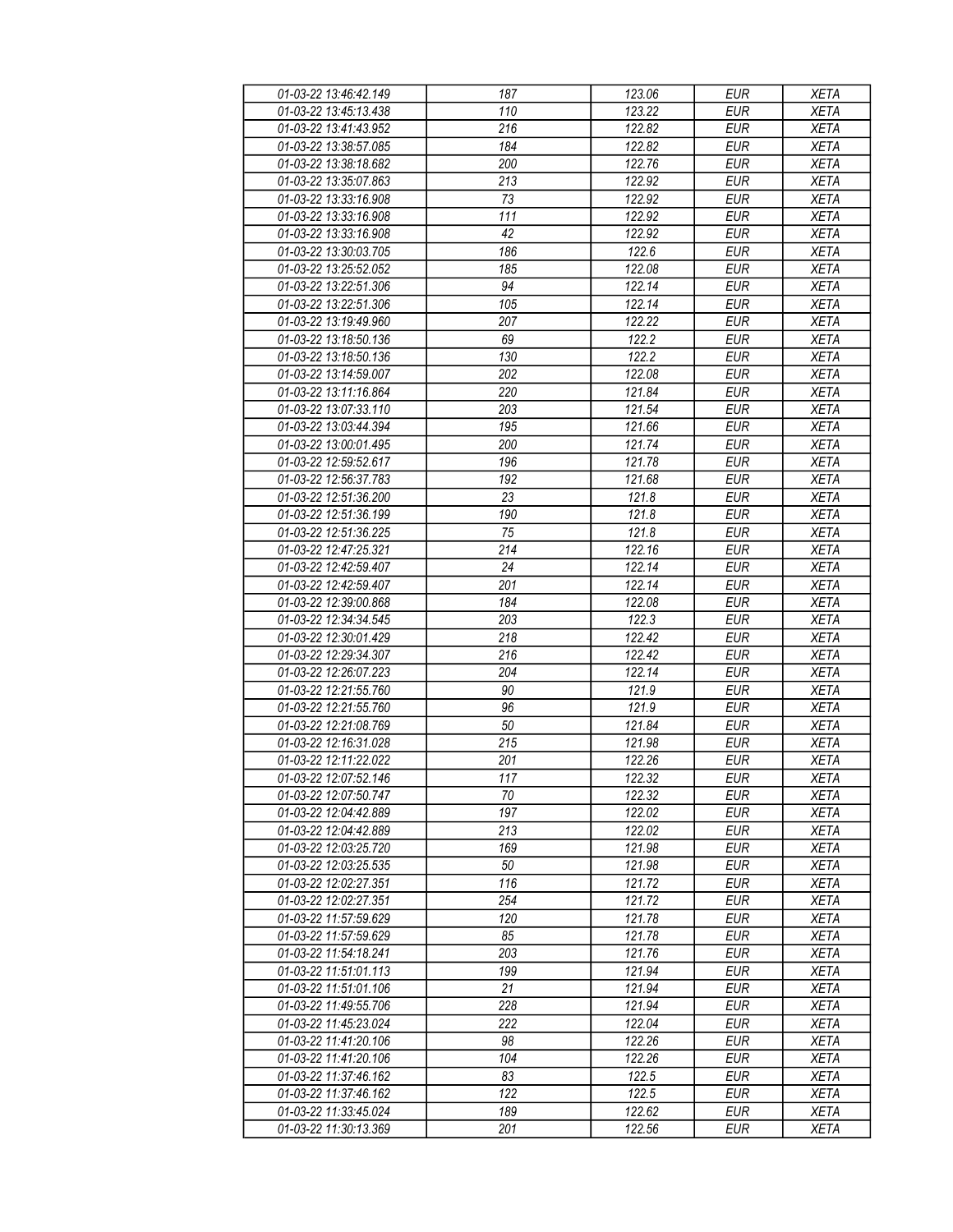| 01-03-22 11:27:25.965 | 61               | 123.02 | <b>EUR</b> | <b>XETA</b> |
|-----------------------|------------------|--------|------------|-------------|
| 01-03-22 11:27:25.965 | 166              | 123.02 | <b>EUR</b> | <b>XETA</b> |
| 01-03-22 11:27:10.088 | $\overline{70}$  | 123.04 | <b>EUR</b> | <b>XETA</b> |
| 01-03-22 11:27:10.088 | 115              | 123.04 | <b>EUR</b> | <b>XETA</b> |
| 01-03-22 11:23:38.387 | 194              | 123.04 | <b>EUR</b> | <b>XETA</b> |
| 01-03-22 11:23:38.387 | $\overline{7}$   | 123.04 | <b>EUR</b> | <b>XETA</b> |
| 01-03-22 11:20:19.761 |                  | 123.12 | <b>EUR</b> |             |
|                       | 46               |        |            | <b>XETA</b> |
| 01-03-22 11:20:19.761 | 140              | 123.12 | <b>EUR</b> | <b>XETA</b> |
| 01-03-22 11:16:38.538 | 220              | 123.1  | <b>EUR</b> | <b>XETA</b> |
| 01-03-22 11:13:26.684 | 192              | 123.16 | <b>EUR</b> | <b>XETA</b> |
| 01-03-22 11:09:50.614 | 6                | 123.32 | <b>EUR</b> | <b>XETA</b> |
| 01-03-22 11:09:50.608 | 194              | 123.32 | <b>EUR</b> | <b>XETA</b> |
| 01-03-22 11:08:47.202 | 200              | 123.42 | <b>EUR</b> | <b>XETA</b> |
| 01-03-22 11:07:00.026 | 196              | 123.5  | <b>EUR</b> | <b>XETA</b> |
| 01-03-22 11:03:21.024 | 193              | 123.54 | <b>EUR</b> | <b>XETA</b> |
| 01-03-22 10:59:33.736 | 216              | 123.52 | <b>EUR</b> | <b>XETA</b> |
| 01-03-22 10:57:05.416 | 37               | 123.58 | <b>EUR</b> | <b>XETA</b> |
| 01-03-22 10:57:03.035 | 190              | 123.58 | <b>EUR</b> | <b>XETA</b> |
| 01-03-22 10:54:52.998 | 223              | 123.62 | <b>EUR</b> | <b>XETA</b> |
| 01-03-22 10:53:02.113 | 51               | 123.46 | <b>EUR</b> | <b>XETA</b> |
| 01-03-22 10:52:30.356 | 213              | 123.5  | <b>EUR</b> | <b>XETA</b> |
|                       |                  |        |            |             |
| 01-03-22 10:52:04.919 | 174              | 123.46 | <b>EUR</b> | <b>XETA</b> |
| 01-03-22 10:50:00.110 | 193              | 123.36 | <b>EUR</b> | <b>XETA</b> |
| 01-03-22 10:46:27.062 | 225              | 123.14 | <b>EUR</b> | <b>XETA</b> |
| 01-03-22 10:43:04.274 | 228              | 122.94 | <b>EUR</b> | <b>XETA</b> |
| 01-03-22 10:38:56.014 | $\boldsymbol{8}$ | 122.36 | <b>EUR</b> | <b>XETA</b> |
| 01-03-22 10:38:56.014 | 214              | 122.36 | <b>EUR</b> | <b>XETA</b> |
| 01-03-22 10:37:08.648 | 174              | 122.42 | <b>EUR</b> | <b>XETA</b> |
| 01-03-22 10:37:05.504 | 15               | 122.42 | <b>EUR</b> | <b>XETA</b> |
| 01-03-22 10:34:57.922 | 18               | 122.5  | <b>EUR</b> | <b>XETA</b> |
| 01-03-22 10:34:57.922 | 186              | 122.5  | <b>EUR</b> | <b>XETA</b> |
| 01-03-22 10:31:30.779 | 226              | 122.46 | <b>EUR</b> | <b>XETA</b> |
| 01-03-22 10:27:16.773 | 90               | 122.66 | <b>EUR</b> | <b>XETA</b> |
| 01-03-22 10:27:16.773 | 138              | 122.66 | <b>EUR</b> | <b>XETA</b> |
| 01-03-22 10:23:51.119 | 223              | 122.68 | <b>EUR</b> | <b>XETA</b> |
| 01-03-22 10:20:37.525 | 225              | 122.94 | <b>EUR</b> | <b>XETA</b> |
| 01-03-22 10:18:47.244 | 96               | 123.06 | <b>EUR</b> | <b>XETA</b> |
| 01-03-22 10:18:47.244 | 125              | 123.06 | <b>EUR</b> | <b>XETA</b> |
| 01-03-22 10:18:33.254 | 195              | 123.1  | <b>EUR</b> | <b>XETA</b> |
| 01-03-22 10:15:10.360 | 187              | 122.82 | <b>EUR</b> | <b>XETA</b> |
|                       |                  |        |            |             |
| 01-03-22 10:12:03.605 | 197              | 122.76 | EUR        | XETA        |
| 01-03-22 10:08:57.403 | 73               | 122.5  | <b>EUR</b> | <b>XETA</b> |
| 01-03-22 10:08:57.403 | 113              | 122.5  | <b>EUR</b> | <b>XETA</b> |
| 01-03-22 10:05:27.321 | 216              | 122.62 | <b>EUR</b> | <b>XETA</b> |
| 01-03-22 10:02:43.852 | 186              | 122.68 | EUR        | <b>XETA</b> |
| 01-03-22 10:01:56.844 | 198              | 122.62 | <b>EUR</b> | <b>XETA</b> |
| 01-03-22 09:59:45.487 | 213              | 123.06 | <b>EUR</b> | <b>XETA</b> |
| 01-03-22 09:57:00.956 | 209              | 122.82 | <b>EUR</b> | <b>XETA</b> |
| 01-03-22 09:53:03.091 | 221              | 122.6  | <b>EUR</b> | <b>XETA</b> |
| 01-03-22 09:49:56.486 | 221              | 123.02 | EUR        | <b>XETA</b> |
| 01-03-22 09:48:25.737 | 183              | 123.08 | <b>EUR</b> | <b>XETA</b> |
| 01-03-22 09:46:50.320 | 202              | 122.98 | <b>EUR</b> | <b>XETA</b> |
| 01-03-22 09:43:17.804 | 139              | 122.82 | <b>EUR</b> | <b>XETA</b> |
| 01-03-22 09:43:17.804 | 89               | 122.82 | EUR        | <b>XETA</b> |
| 01-03-22 09:40:06.547 | 222              | 123    | EUR        | <b>XETA</b> |
|                       | 184              | 123.14 | <b>EUR</b> | <b>XETA</b> |
| 01-03-22 09:37:11.393 |                  |        |            |             |
| 01-03-22 09:33:55.039 | 196              | 123.16 | <b>EUR</b> | <b>XETA</b> |
| 01-03-22 09:33:55.037 | 21               | 123.16 | EUR        | XETA        |
| 01-03-22 09:33:15.986 | 45               | 123.26 | EUR        | <b>XETA</b> |
| 01-03-22 09:30:49.157 | 95               | 123    | EUR        | <b>XETA</b> |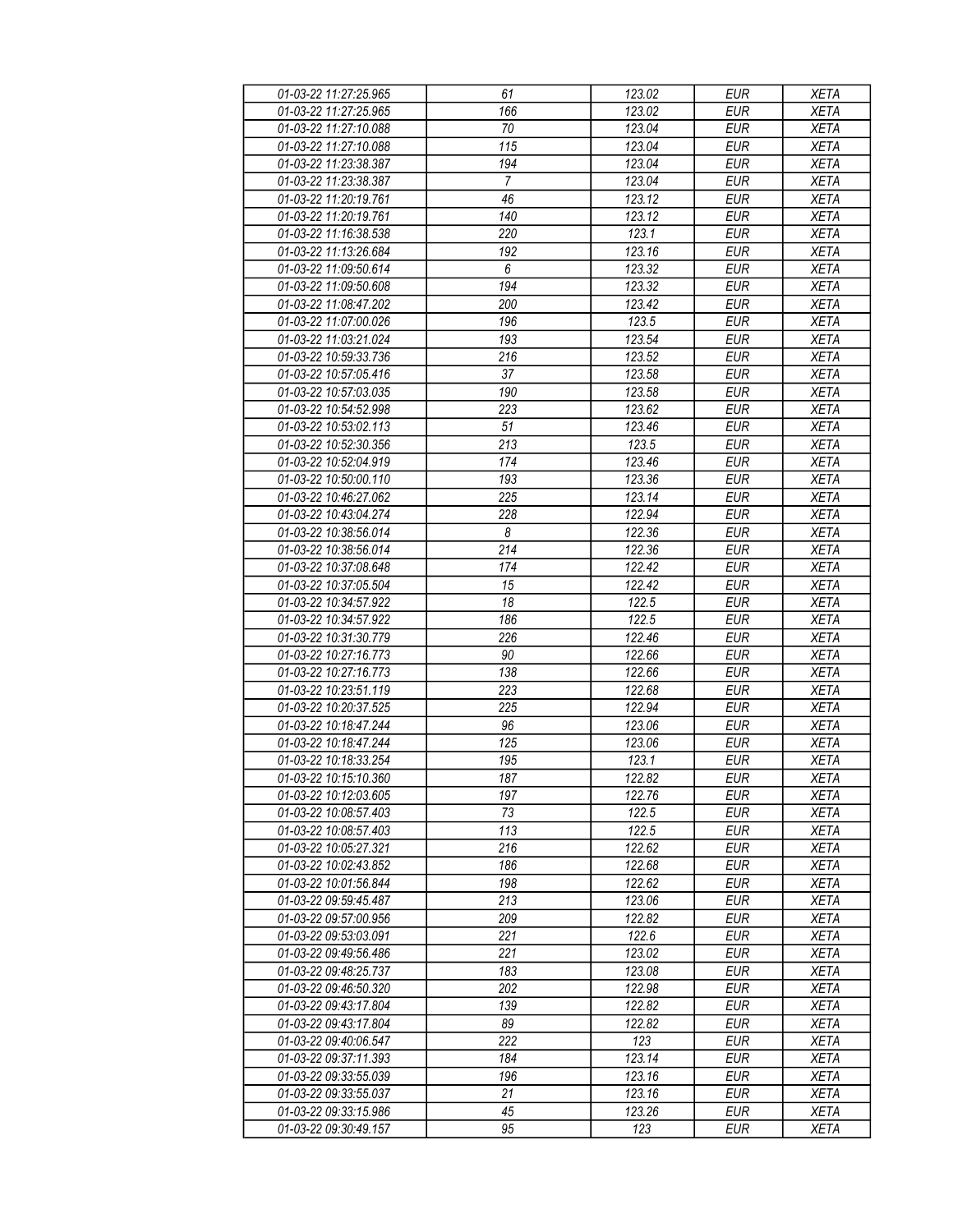| 01-03-22 09:30:49.157 | 78               | 123    | <b>EUR</b> | <b>XETA</b> |
|-----------------------|------------------|--------|------------|-------------|
| 01-03-22 09:30:49.158 | 34               | 123    | <b>EUR</b> | <b>XETA</b> |
| 01-03-22 09:30:00.329 | $\overline{218}$ | 123.04 | <b>EUR</b> | <b>XETA</b> |
| 01-03-22 09:27:07.029 | 187              | 123.22 | <b>EUR</b> | <b>XETA</b> |
| 01-03-22 09:24:22.623 | 183              | 123.4  | <b>EUR</b> | <b>XETA</b> |
| 01-03-22 09:21:40.313 | 25               | 123.62 | <b>EUR</b> | <b>XETA</b> |
| 01-03-22 09:21:40.313 |                  |        | <b>EUR</b> | <b>XETA</b> |
|                       | 177              | 123.62 |            |             |
| 01-03-22 09:21:40.313 | 5                | 123.62 | <b>EUR</b> | <b>XETA</b> |
| 01-03-22 09:20:06.044 | 138              | 123.78 | <b>EUR</b> | <b>XETA</b> |
| 01-03-22 09:17:22.733 | 185              | 124.04 | <b>EUR</b> | <b>XETA</b> |
| 01-03-22 09:14:37.191 | 187              | 124.02 | <b>EUR</b> | <b>XETA</b> |
| 01-03-22 09:13:47.380 | 69               | 123.74 | <b>EUR</b> | <b>XETA</b> |
| 01-03-22 09:13:47.380 | 156              | 123.74 | <b>EUR</b> | <b>XETA</b> |
| 01-03-22 09:11:49.728 | 51               | 123.76 | <b>EUR</b> | <b>XETA</b> |
| 01-03-22 09:11:49.728 | 156              | 123.76 | <b>EUR</b> | <b>XETA</b> |
| 01-03-22 09:06:35.851 | 195              | 124.02 | <b>EUR</b> | <b>XETA</b> |
| 01-03-22 09:06:35.848 | 207              | 124    | <b>EUR</b> | <b>XETA</b> |
| 01-03-22 09:04:16.129 | 149              | 124.38 | <b>EUR</b> | <b>XETA</b> |
| 01-03-22 09:04:16.129 | 43               | 124.38 | <b>EUR</b> | <b>XETA</b> |
| 01-03-22 09:02:23.936 | 200              | 124.34 | <b>EUR</b> | <b>XETA</b> |
| 01-03-22 09:01:09.155 | 125              | 124.14 | <b>EUR</b> | <b>XETA</b> |
| 01-03-22 09:00:23.516 | 204              | 124.1  | <b>EUR</b> | <b>XETA</b> |
|                       |                  |        |            |             |
| 01-03-22 09:00:12.066 | 50               | 124.06 | <b>EUR</b> | <b>XETA</b> |
| 01-03-22 08:57:31.780 | 206              | 124    | <b>EUR</b> | <b>XETA</b> |
| 01-03-22 08:54:52.426 | 141              | 124.16 | <b>EUR</b> | <b>XETA</b> |
| 01-03-22 08:54:52.426 | 75               | 124.16 | <b>EUR</b> | <b>XETA</b> |
| 01-03-22 08:52:24.167 | 198              | 124.16 | <b>EUR</b> | <b>XETA</b> |
| 01-03-22 08:50:15.331 | 179              | 124.3  | <b>EUR</b> | <b>XETA</b> |
| 01-03-22 08:50:15.331 | 16               | 124.3  | <b>EUR</b> | <b>XETA</b> |
| 01-03-22 08:48:42.154 | 116              | 124.6  | <b>EUR</b> | <b>XETA</b> |
| 01-03-22 08:48:03.486 | 191              | 124.64 | <b>EUR</b> | <b>XETA</b> |
| 01-03-22 08:46:35.319 | 184              | 124.7  | <b>EUR</b> | <b>XETA</b> |
| 01-03-22 08:43:46.320 | 213              | 124.2  | <b>EUR</b> | <b>XETA</b> |
| 01-03-22 08:41:36.119 | 203              | 124.46 | <b>EUR</b> | <b>XETA</b> |
| 01-03-22 08:39:32.306 | 185              | 124.64 | <b>EUR</b> | <b>XETA</b> |
| 01-03-22 08:37:45.809 | 185              | 124.88 | <b>EUR</b> | <b>XETA</b> |
| 01-03-22 08:37:45.830 | 159              | 124.88 | <b>EUR</b> | <b>XETA</b> |
| 01-03-22 08:35:18.237 | 17               | 124.76 | <b>EUR</b> | <b>XETA</b> |
| 01-03-22 08:35:18.237 | 191              | 124.76 | <b>EUR</b> | <b>XETA</b> |
| 01-03-22 08:33:29.697 | 208              | 124.76 | <b>EUR</b> | <b>XETA</b> |
| 01-03-22 08:32:17.508 | 110              | 124.5  | EUR        | XETA        |
| 01-03-22 08:31:38.602 | 67               | 124.56 | <b>EUR</b> |             |
|                       |                  |        |            | <b>XETA</b> |
| 01-03-22 08:30:41.467 | 96               | 124.44 | <b>EUR</b> | <b>XETA</b> |
| 01-03-22 08:29:04.851 | 199              | 124.68 | <b>EUR</b> | <b>XETA</b> |
| 01-03-22 08:26:52.659 | 189              | 124.46 | <b>EUR</b> | <b>XETA</b> |
| 01-03-22 08:25:43.823 | 100              | 124.5  | <b>EUR</b> | <b>XETA</b> |
| 01-03-22 08:25:43.812 | 65               | 124.5  | <b>EUR</b> | <b>XETA</b> |
| 01-03-22 08:25:43.812 | 162              | 124.5  | <b>EUR</b> | <b>XETA</b> |
| 01-03-22 08:24:05.062 | 134              | 124.7  | <b>EUR</b> | <b>XETA</b> |
| 01-03-22 08:24:05.062 | 85               | 124.7  | EUR        | <b>XETA</b> |
| 01-03-22 08:22:20.339 | 228              | 125.46 | <b>EUR</b> | <b>XETA</b> |
| 01-03-22 08:21:08.962 | 8                | 125.1  | <b>EUR</b> | <b>XETA</b> |
| 01-03-22 08:21:08.962 | 184              | 125.1  | <b>EUR</b> | <b>XETA</b> |
| 01-03-22 08:19:35.410 | 200              | 124.94 | EUR        | <b>XETA</b> |
| 01-03-22 08:19:35.410 | 24               | 124.94 | <b>EUR</b> | <b>XETA</b> |
| 01-03-22 08:17:52.363 | 6                | 124.7  | <b>EUR</b> | <b>XETA</b> |
| 01-03-22 08:17:52.363 | 181              | 124.7  | <b>EUR</b> | <b>XETA</b> |
| 01-03-22 08:16:21.277 | 188              | 125.06 | EUR        | XETA        |
|                       | 144              |        |            |             |
| 01-03-22 08:16:21.277 |                  | 125.06 | EUR        | <b>XETA</b> |
| 01-03-22 08:16:21.277 | 83               | 125.06 | EUR        | <b>XETA</b> |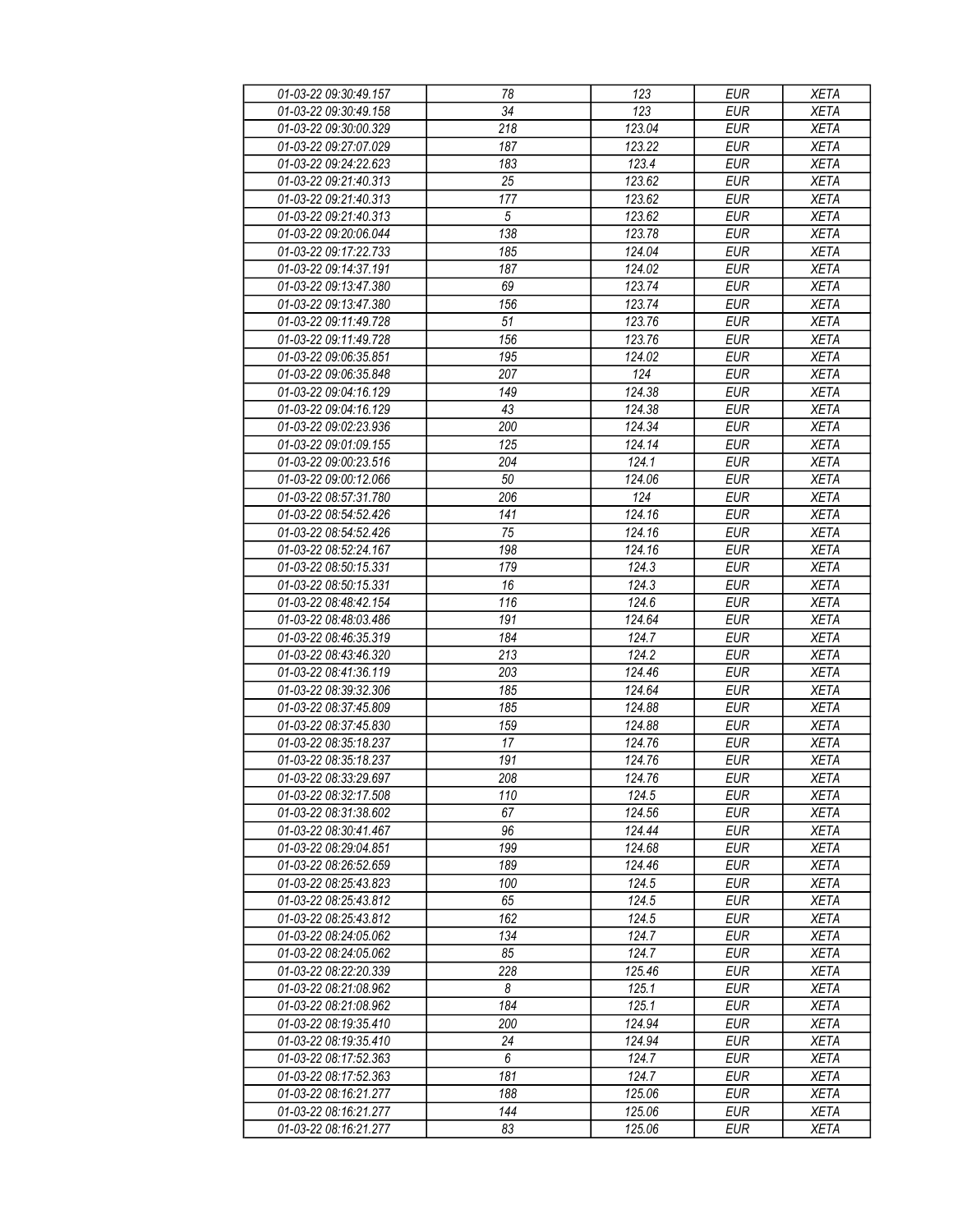| 01-03-22 08:16:21.277 |     | 125.06 | EUR        | XETA        |
|-----------------------|-----|--------|------------|-------------|
| 01-03-22 08:15:53.486 |     | 125.02 | EUR        | <b>XETA</b> |
| 01-03-22 08:14:58.786 | 193 | 125.44 | EUR        | XETA        |
| 01-03-22 08:13:02.294 | 158 | 125.82 | EUR        | XETA        |
| 01-03-22 08:13:02.294 | 65  | 125.82 | EUR        | XETA        |
| 01-03-22 08:11:28.525 | 214 | 126.04 | EUR        | XETA        |
| 01-03-22 08:08:35.879 | 188 | 126.12 | <b>EUR</b> | <b>XETA</b> |
| 01-03-22 08:08:35.864 | 210 | 126.1  | <b>EUR</b> | <b>XETA</b> |
| 01-03-22 08:07:31.728 | 42  | 126.32 | EUR        | XETA        |
| 01-03-22 08:07:31.727 | 147 | 126.32 | EUR        | <b>XETA</b> |
| 01-03-22 08:06:06.082 | 191 | 126.16 | <b>EUR</b> | XETA        |
| 01-03-22 08:06:06.082 | 16  | 126.16 | EUR        | XETA        |
| 01-03-22 08:04:55.692 | 192 | 126.08 | EUR        | <b>XETA</b> |
| 01-03-22 08:03:49.793 | 205 | 126    | EUR        | <b>XETA</b> |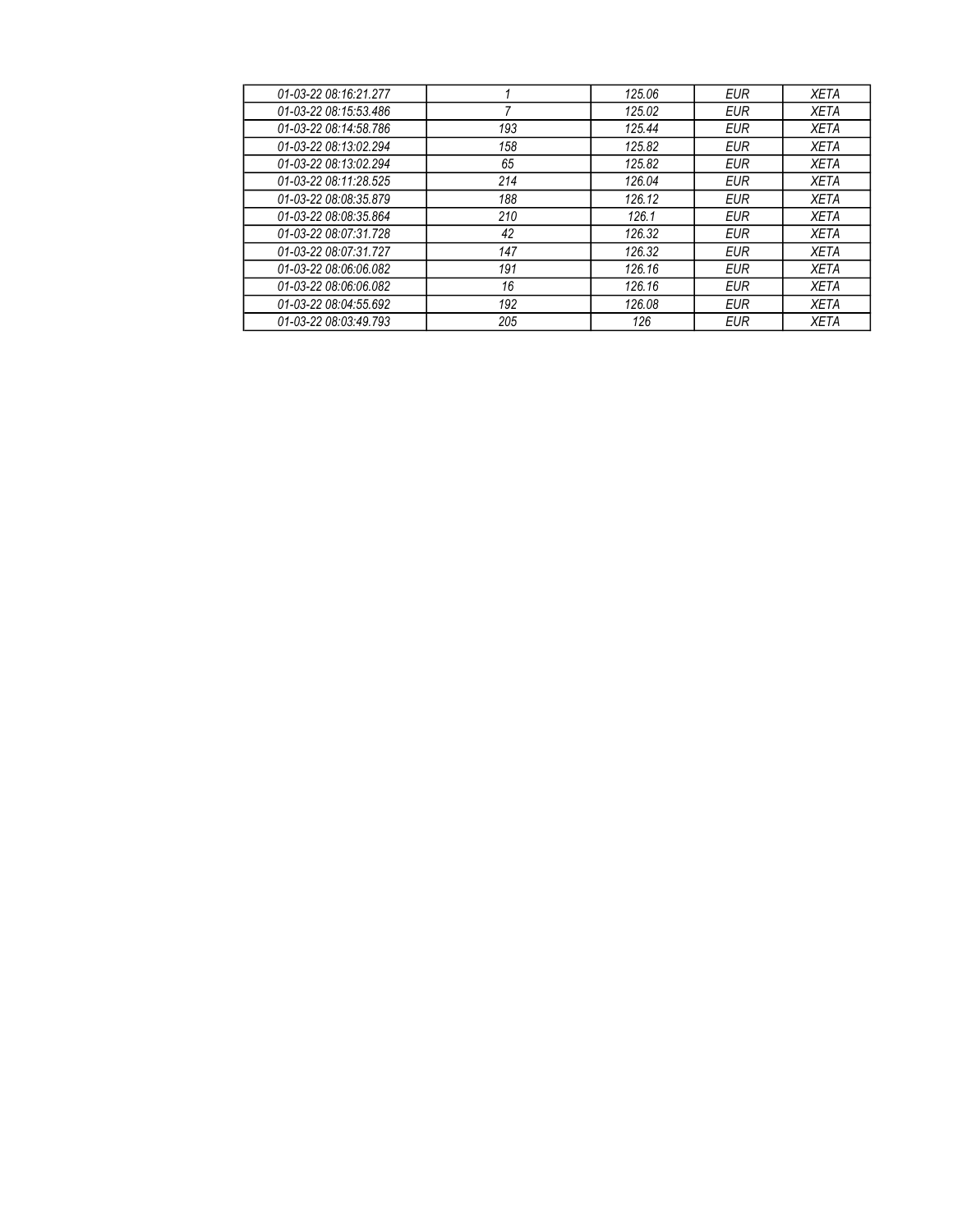## Each order relating to the buy-back programme above according to Art. 5 sec. 3 MAR in conjunction with Art. 25 sec. 1 and 2 MiFiR

In red colour are the fields according to Table 2 of the Annex of Del. Regulation (EU) 2017/580; alternatively you may report the

| Date and Time according to field 9 | <b>Segment MIC code</b><br>according to field 16 | <b>Transaction price</b><br>according to field 28 | <b>Price currency according</b><br>to field 29 | <b>Buy-sell indicator</b><br>according to field 32 |
|------------------------------------|--------------------------------------------------|---------------------------------------------------|------------------------------------------------|----------------------------------------------------|
| 01-03-22 16:29:17.938              | <b>XETA</b>                                      | 120.96                                            | <b>EUR</b>                                     | <b>BUY</b>                                         |
| 01-03-22 16:28:45.701              | <b>XETA</b>                                      | 121                                               | <b>EUR</b>                                     | <b>BUY</b>                                         |
| 01-03-22 16:27:28.320              | <b>XETA</b>                                      | 121.08                                            | <b>EUR</b>                                     | <b>BUY</b>                                         |
| 01-03-22 16:26:05.079              | <b>XETA</b>                                      | 121.24                                            | <b>EUR</b>                                     | <b>BUY</b>                                         |
| 01-03-22 16:25:59.315              | <b>XETA</b>                                      | 121.22                                            | <b>EUR</b>                                     | <b>BUY</b>                                         |
| 01-03-22 16:25:59.315              | <b>XETA</b>                                      | 121.22                                            | <b>EUR</b>                                     | <b>BUY</b>                                         |
| 01-03-22 16:24:34.505              | <b>XETA</b>                                      | 121.52                                            | <b>EUR</b>                                     | <b>BUY</b>                                         |
| 01-03-22 16:23:59.899              | <b>XETA</b>                                      | 121.62                                            | <b>EUR</b>                                     | <b>BUY</b>                                         |
| 01-03-22 16:22:13.726              | <b>XETA</b>                                      | 121.62                                            | <b>EUR</b>                                     | <b>BUY</b>                                         |
| 01-03-22 16:22:13.725              | <b>XETA</b>                                      | 121.62                                            | <b>EUR</b>                                     | <b>BUY</b>                                         |
| 01-03-22 16:20:25.613              | <b>XETA</b>                                      | 121.56                                            | <b>EUR</b>                                     | <b>BUY</b>                                         |
| 01-03-22 16:18:54.140              | <b>XETA</b>                                      | 121.82                                            | <b>EUR</b>                                     | <b>BUY</b>                                         |
| 01-03-22 16:18:30.434              | <b>XETA</b>                                      | 121.76                                            | <b>EUR</b>                                     | <b>BUY</b>                                         |
| 01-03-22 16:18:30.434              | <b>XETA</b>                                      | 121.76                                            | <b>EUR</b>                                     | <b>BUY</b>                                         |
| 01-03-22 16:18:19.960              | <b>XETA</b>                                      | 121.76                                            | <b>EUR</b>                                     | <b>BUY</b>                                         |
| 01-03-22 16:16:41.529              | <b>XETA</b>                                      | 121.8                                             | <b>EUR</b>                                     | <b>BUY</b>                                         |
| 01-03-22 16:14:36.137              | <b>XETA</b>                                      | 121.84                                            | <b>EUR</b>                                     | <b>BUY</b>                                         |
| 01-03-22 16:12:21.258              | <b>XETA</b>                                      | 121.66                                            | <b>EUR</b>                                     | <b>BUY</b>                                         |
| 01-03-22 16:10:25.732              | <b>XETA</b>                                      | 121.7                                             | <b>EUR</b>                                     | <b>BUY</b>                                         |
| 01-03-22 16:10:25.732              | <b>XETA</b>                                      | 121.7                                             | <b>EUR</b>                                     | <b>BUY</b>                                         |
| 01-03-22 16:08:25.567              | <b>XETA</b>                                      | 121.6                                             | <b>EUR</b>                                     | <b>BUY</b>                                         |
| 01-03-22 16:07:39.672              | <b>XETA</b>                                      | 121.78                                            | <b>EUR</b>                                     | <b>BUY</b>                                         |
| 01-03-22 16:06:16.208              | <b>XETA</b>                                      | 121.68                                            | <b>EUR</b>                                     | <b>BUY</b>                                         |
| 01-03-22 16:06:16.208              | <b>XETA</b>                                      | 121.68                                            | <b>EUR</b>                                     | <b>BUY</b>                                         |
| 01-03-22 16:05:17.662              | <b>XETA</b>                                      | 121.86                                            | <b>EUR</b>                                     | <b>BUY</b>                                         |
| 01-03-22 16:01:27.782              | <b>XETA</b>                                      | 121.76                                            | <b>EUR</b>                                     | <b>BUY</b>                                         |
| 01-03-22 16:01:27.778              | <b>XETA</b>                                      | $\overline{121.76}$                               | <b>EUR</b>                                     | <b>BUY</b>                                         |
| 01-03-22 15:59:05.229              | <b>XETA</b>                                      | 121.72                                            | <b>EUR</b>                                     | <b>BUY</b>                                         |
| 01-03-22 15:57:04.026              | <b>XETA</b>                                      | 121.68                                            | <b>EUR</b>                                     | <b>BUY</b>                                         |
| 01-03-22 15:56:05.875              | <b>XETA</b>                                      | 121.78                                            | <b>EUR</b>                                     | <b>BUY</b>                                         |
| 01-03-22 15:56:05.874              | <b>XETA</b>                                      | 121.78                                            | <b>EUR</b>                                     | <b>BUY</b>                                         |
| 01-03-22 15:56:04.635              | <b>XETA</b>                                      | $\overline{121.78}$                               | <b>EUR</b>                                     | <b>BUY</b>                                         |
| 01-03-22 15:55:03.307              | <b>XETA</b>                                      | 121.82                                            | <b>EUR</b>                                     | <b>BUY</b>                                         |
| 01-03-22 15:52:57.248              | <b>XETA</b>                                      | 121.92                                            | <b>EUR</b>                                     | <b>BUY</b>                                         |
| 01-03-22 15:48:48.229              | <b>XETA</b>                                      | 121.94                                            | <b>EUR</b>                                     | <b>BUY</b>                                         |
| 01-03-22 15:48:48.216              | <b>XETA</b>                                      | 121.92                                            | <b>EUR</b>                                     | <b>BUY</b>                                         |
| 01-03-22 15:46:29.367              | <b>XETA</b>                                      | 121.94                                            | <b>EUR</b>                                     | <b>BUY</b>                                         |
| 01-03-22 15:45:32.650              | <b>XETA</b>                                      | 121.86                                            | <b>EUR</b>                                     | <b>BUY</b>                                         |
| 01-03-22 15:44:13.510              | <b>XETA</b>                                      | 122.1                                             | <b>EUR</b>                                     | <b>BUY</b>                                         |
| 01-03-22 15:41:57.332              | <b>XETA</b>                                      | 122.04                                            | <b>EUR</b>                                     | <b>BUY</b>                                         |
| 01-03-22 15:41:57.332              | <b>XETA</b>                                      | 122.04                                            | <b>EUR</b>                                     | <b>BUY</b>                                         |
| 01-03-22 15:40:05.285              | <b>XETA</b>                                      | 122.36                                            | <b>EUR</b>                                     | <b>BUY</b>                                         |
| 01-03-22 15:37:52.165              | <b>XETA</b>                                      | 122.62                                            | <b>EUR</b>                                     | <b>BUY</b>                                         |
| 01-03-22 15:35:40.990              | <b>XETA</b>                                      | 122.42                                            | <b>EUR</b>                                     | <b>BUY</b>                                         |
| 01-03-22 15:35:40.990              | <b>XETA</b>                                      | 122.42                                            | <b>EUR</b>                                     | <b>BUY</b>                                         |
| 01-03-22 15:34:04.662              | <b>XETA</b>                                      | 122.74                                            | <b>EUR</b>                                     | <b>BUY</b>                                         |
| 01-03-22 15:33:31.360              | <b>XETA</b>                                      | 122.8                                             | <b>EUR</b>                                     | <b>BUY</b>                                         |
| 01-03-22 15:32:37.204              | <b>XETA</b>                                      | 122.82                                            | <b>EUR</b>                                     | <b>BUY</b>                                         |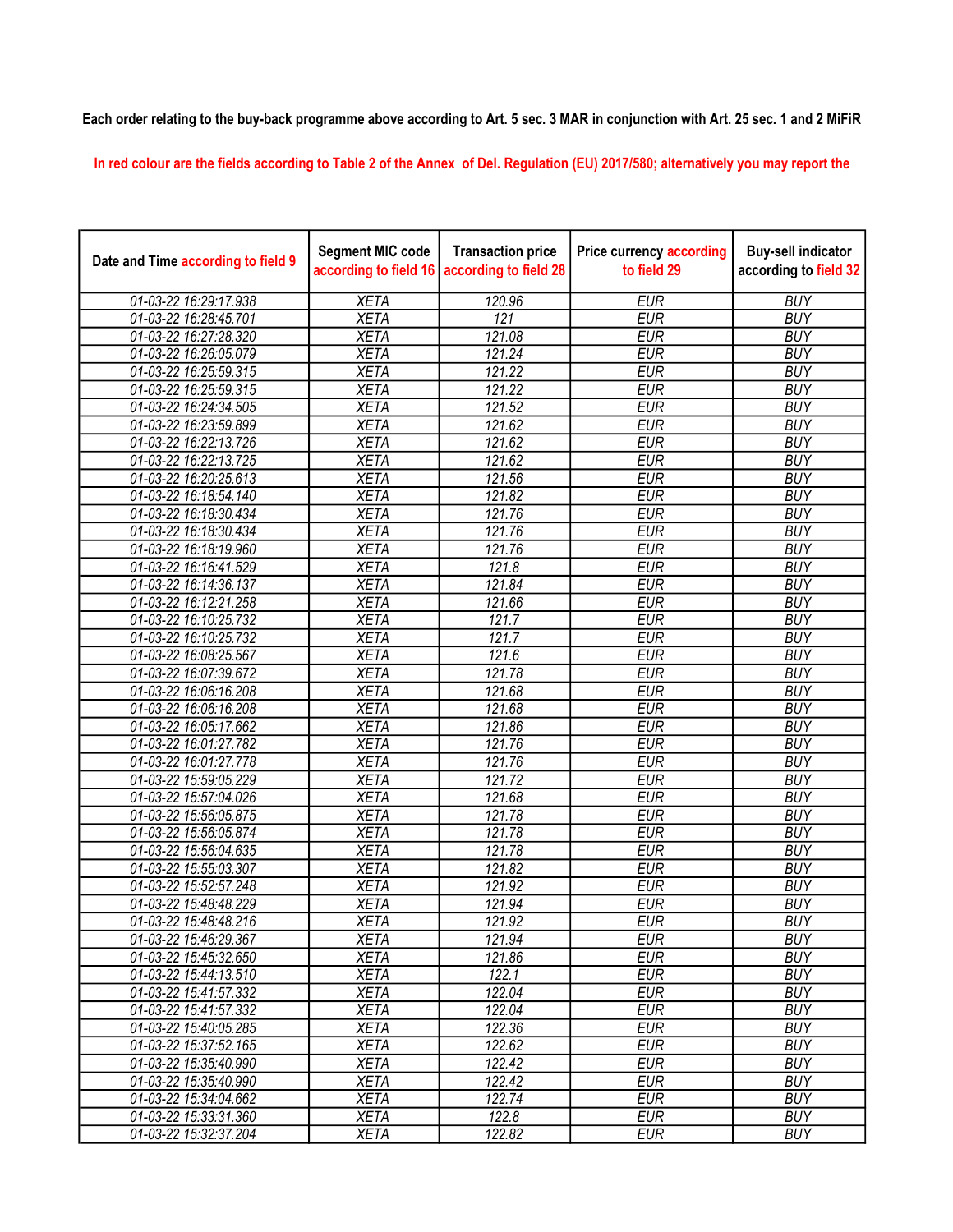| 01-03-22 15:30:19.785 | <b>XETA</b> | 122.84 | <b>EUR</b> | <b>BUY</b> |
|-----------------------|-------------|--------|------------|------------|
| 01-03-22 15:27:41.196 | <b>XETA</b> | 122.8  | <b>EUR</b> | <b>BUY</b> |
| 01-03-22 15:25:29.964 | <b>XETA</b> | 122.88 | <b>EUR</b> | <b>BUY</b> |
| 01-03-22 15:23:44.941 | <b>XETA</b> | 122.8  | <b>EUR</b> | <b>BUY</b> |
| 01-03-22 15:23:12.797 | <b>XETA</b> | 122.8  | <b>EUR</b> | <b>BUY</b> |
| 01-03-22 15:23:12.797 | <b>XETA</b> | 122.8  | <b>EUR</b> | <b>BUY</b> |
| 01-03-22 15:21:04.228 | <b>XETA</b> | 122.8  | <b>EUR</b> | <b>BUY</b> |
| 01-03-22 15:18:52.252 | <b>XETA</b> | 122.82 | <b>EUR</b> | <b>BUY</b> |
| 01-03-22 15:16:53.788 | <b>XETA</b> | 122.54 | <b>EUR</b> | <b>BUY</b> |
| 01-03-22 15:15:00.357 | <b>XETA</b> | 122.54 | <b>EUR</b> | <b>BUY</b> |
| 01-03-22 15:12:27.274 | <b>XETA</b> | 122.24 | <b>EUR</b> | <b>BUY</b> |
| 01-03-22 15:12:27.291 | <b>XETA</b> | 122.24 | <b>EUR</b> | <b>BUY</b> |
| 01-03-22 15:09:58.153 | <b>XETA</b> | 122.72 | <b>EUR</b> | <b>BUY</b> |
| 01-03-22 15:09:58.153 | <b>XETA</b> | 122.72 | <b>EUR</b> | <b>BUY</b> |
| 01-03-22 15:09:58.153 | <b>XETA</b> | 122.72 | <b>EUR</b> | <b>BUY</b> |
| 01-03-22 15:08:12.407 | <b>XETA</b> | 122.92 | <b>EUR</b> | <b>BUY</b> |
| 01-03-22 15:05:26.076 | <b>XETA</b> | 122.94 | <b>EUR</b> | <b>BUY</b> |
| 01-03-22 15:03:31.761 | <b>XETA</b> | 122.92 | <b>EUR</b> | <b>BUY</b> |
| 01-03-22 15:01:19.523 | <b>XETA</b> | 123.18 | <b>EUR</b> | <b>BUY</b> |
| 01-03-22 15:01:19.523 | <b>XETA</b> | 123.18 | <b>EUR</b> | <b>BUY</b> |
| 01-03-22 15:01:05.623 | <b>XETA</b> | 123.34 | <b>EUR</b> | <b>BUY</b> |
| 01-03-22 14:59:28.359 | <b>XETA</b> | 123.1  | <b>EUR</b> | <b>BUY</b> |
| 01-03-22 14:59:25.824 | <b>XETA</b> | 123.1  | <b>EUR</b> | <b>BUY</b> |
| 01-03-22 14:57:07.698 | <b>XETA</b> | 123.1  | <b>EUR</b> | <b>BUY</b> |
| 01-03-22 14:54:32.369 | <b>XETA</b> | 122.78 | <b>EUR</b> | <b>BUY</b> |
| 01-03-22 14:52:27.792 | <b>XETA</b> | 122.62 | <b>EUR</b> | <b>BUY</b> |
| 01-03-22 14:50:26.326 | <b>XETA</b> | 123.2  | <b>EUR</b> | <b>BUY</b> |
| 01-03-22 14:50:26.323 | <b>XETA</b> | 123.2  | <b>EUR</b> | <b>BUY</b> |
| 01-03-22 14:50:15.907 | <b>XETA</b> | 123.28 | <b>EUR</b> | <b>BUY</b> |
| 01-03-22 14:48:25.954 |             | 123.14 | <b>EUR</b> | <b>BUY</b> |
|                       | <b>XETA</b> |        |            |            |
| 01-03-22 14:48:25.954 | <b>XETA</b> | 123.14 | <b>EUR</b> | <b>BUY</b> |
| 01-03-22 14:46:12.283 | <b>XETA</b> | 123.1  | <b>EUR</b> | <b>BUY</b> |
| 01-03-22 14:44:02.549 | <b>XETA</b> | 123.28 | <b>EUR</b> | <b>BUY</b> |
| 01-03-22 14:41:44.308 | <b>XETA</b> | 123.28 | <b>EUR</b> | <b>BUY</b> |
| 01-03-22 14:40:12.861 | <b>XETA</b> | 123.6  | <b>EUR</b> | <b>BUY</b> |
| 01-03-22 14:39:25.508 | <b>XETA</b> | 123.54 | <b>EUR</b> | <b>BUY</b> |
| 01-03-22 14:39:25.507 | <b>XETA</b> | 123.54 | <b>EUR</b> | <b>BUY</b> |
| 01-03-22 14:37:42.784 | <b>XETA</b> | 123.6  | EUR        | <b>BUY</b> |
| 01-03-22 14:36:13.843 | <b>XETA</b> | 123.44 | <b>EUR</b> | <b>BUY</b> |
| 01-03-22 14:34:18.086 | <b>XETA</b> | 123.12 | <b>EUR</b> | <b>BUY</b> |
| 01-03-22 14:32:29.368 | <b>XETA</b> | 123.2  | <b>EUR</b> | <b>BUY</b> |
| 01-03-22 14:30:31.565 | <b>XETA</b> | 123.24 | <b>EUR</b> | <b>BUY</b> |
| 01-03-22 14:29:17.901 | <b>XETA</b> | 123.16 | <b>EUR</b> | <b>BUY</b> |
| 01-03-22 14:28:01.048 | <b>XETA</b> | 123.14 | <b>EUR</b> | <b>BUY</b> |
| 01-03-22 14:25:05.290 | <b>XETA</b> | 123.06 | <b>EUR</b> | <b>BUY</b> |
| 01-03-22 14:21:54.251 | <b>XETA</b> | 123.02 | <b>EUR</b> | <b>BUY</b> |
| 01-03-22 14:21:54.251 | <b>XETA</b> | 123.02 | EUR        | <b>BUY</b> |
| 01-03-22 14:18:46.098 | <b>XETA</b> | 123.16 | <b>EUR</b> | <b>BUY</b> |
| 01-03-22 14:15:05.067 | <b>XETA</b> | 123.18 | <b>EUR</b> | <b>BUY</b> |
| 01-03-22 14:15:05.067 | <b>XETA</b> | 123.18 | <b>EUR</b> | <b>BUY</b> |
| 01-03-22 14:15:05.067 | <b>XETA</b> | 123.18 | <b>EUR</b> | <b>BUY</b> |
| 01-03-22 14:15:05.062 | <b>XETA</b> | 123.18 | <b>EUR</b> | <b>BUY</b> |
| 01-03-22 14:11:39.231 | <b>XETA</b> | 123.22 | <b>EUR</b> | <b>BUY</b> |
| 01-03-22 14:10:51.362 | <b>XETA</b> | 123.26 | <b>EUR</b> | <b>BUY</b> |
|                       |             |        |            |            |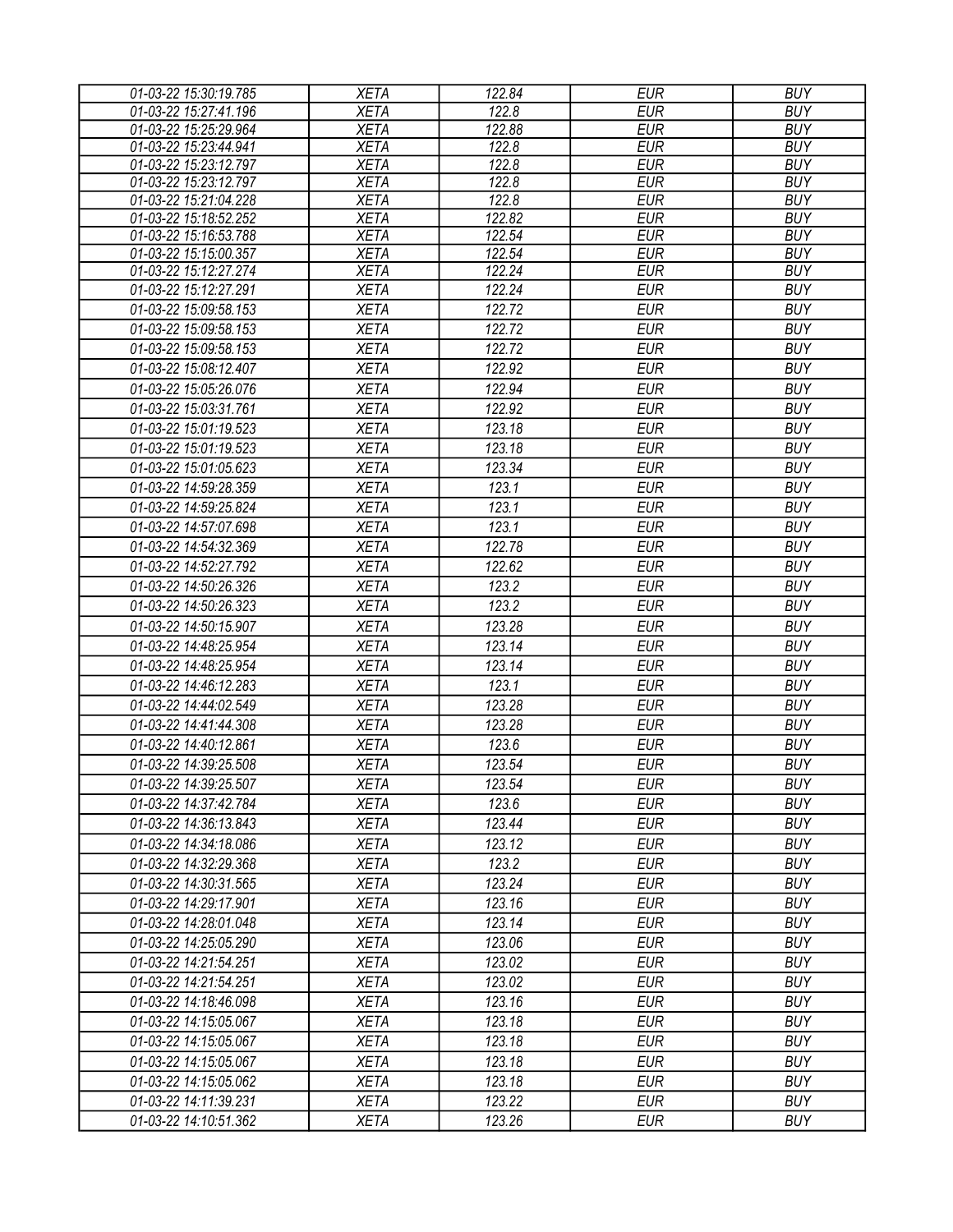| 01-03-22 14:10:51.360 | XETA        | 123.26 | EUR        | <b>BUY</b> |
|-----------------------|-------------|--------|------------|------------|
| 01-03-22 14:08:09.175 | <b>XETA</b> | 123.36 | <b>EUR</b> | <b>BUY</b> |
| 01-03-22 14:08:09.175 | <b>XETA</b> | 123.36 | <b>EUR</b> | <b>BUY</b> |
| 01-03-22 14:05:20.150 | <b>XETA</b> | 123.28 | <b>EUR</b> | <b>BUY</b> |
| 01-03-22 14:05:20.150 | <b>XETA</b> | 123.28 | <b>EUR</b> | <b>BUY</b> |
| 01-03-22 14:02:29.527 | <b>XETA</b> | 123.32 | <b>EUR</b> | <b>BUY</b> |
| 01-03-22 14:01:34.001 | <b>XETA</b> | 123.24 | <b>EUR</b> | <b>BUY</b> |
| 01-03-22 13:58:08.566 | <b>XETA</b> | 123.3  | <b>EUR</b> | <b>BUY</b> |
| 01-03-22 13:55:54.807 | <b>XETA</b> | 123.34 | <b>EUR</b> | <b>BUY</b> |
| 01-03-22 13:54:22.912 | <b>XETA</b> | 123.22 | <b>EUR</b> | <b>BUY</b> |
| 01-03-22 13:54:22.912 | <b>XETA</b> | 123.22 | <b>EUR</b> | <b>BUY</b> |
| 01-03-22 13:52:49.968 | <b>XETA</b> | 123.2  | <b>EUR</b> | <b>BUY</b> |
| 01-03-22 13:49:50.307 | <b>XETA</b> | 123.18 | <b>EUR</b> | <b>BUY</b> |
| 01-03-22 13:49:50.307 | <b>XETA</b> | 123.18 | <b>EUR</b> | <b>BUY</b> |
| 01-03-22 13:46:42.149 | <b>XETA</b> | 123.06 | <b>EUR</b> | <b>BUY</b> |
| 01-03-22 13:45:13.438 | <b>XETA</b> | 123.22 | <b>EUR</b> | <b>BUY</b> |
| 01-03-22 13:41:43.952 | <b>XETA</b> | 122.82 | <b>EUR</b> | <b>BUY</b> |
| 01-03-22 13:38:57.085 | <b>XETA</b> | 122.82 | <b>EUR</b> | <b>BUY</b> |
| 01-03-22 13:38:18.682 | <b>XETA</b> | 122.76 | <b>EUR</b> | <b>BUY</b> |
| 01-03-22 13:35:07.863 | <b>XETA</b> | 122.92 | <b>EUR</b> | <b>BUY</b> |
| 01-03-22 13:33:16.908 | <b>XETA</b> | 122.92 | <b>EUR</b> | <b>BUY</b> |
| 01-03-22 13:33:16.908 | <b>XETA</b> | 122.92 | <b>EUR</b> | <b>BUY</b> |
| 01-03-22 13:33:16.908 | <b>XETA</b> | 122.92 | <b>EUR</b> | <b>BUY</b> |
| 01-03-22 13:30:03.705 | <b>XETA</b> | 122.6  | <b>EUR</b> | <b>BUY</b> |
| 01-03-22 13:25:52.052 | <b>XETA</b> | 122.08 | <b>EUR</b> | <b>BUY</b> |
| 01-03-22 13:22:51.306 | <b>XETA</b> | 122.14 | EUR        | <b>BUY</b> |
| 01-03-22 13:22:51.306 | <b>XETA</b> | 122.14 | <b>EUR</b> | <b>BUY</b> |
| 01-03-22 13:19:49.960 | <b>XETA</b> | 122.22 | <b>EUR</b> | <b>BUY</b> |
| 01-03-22 13:18:50.136 | <b>XETA</b> | 122.2  | <b>EUR</b> | <b>BUY</b> |
| 01-03-22 13:18:50.136 | <b>XETA</b> | 122.2  | <b>EUR</b> | <b>BUY</b> |
| 01-03-22 13:14:59.007 | <b>XETA</b> | 122.08 | <b>EUR</b> | <b>BUY</b> |
| 01-03-22 13:11:16.864 | <b>XETA</b> | 121.84 | <b>EUR</b> | <b>BUY</b> |
| 01-03-22 13:07:33.110 | <b>XETA</b> | 121.54 | <b>EUR</b> | <b>BUY</b> |
| 01-03-22 13:03:44.394 | <b>XETA</b> | 121.66 | <b>EUR</b> | <b>BUY</b> |
| 01-03-22 13:00:01.495 | <b>XETA</b> | 121.74 | <b>EUR</b> | <b>BUY</b> |
| 01-03-22 12:59:52.617 | <b>XETA</b> | 121.78 | <b>EUR</b> | <b>BUY</b> |
| 01-03-22 12:56:37.783 | <b>XETA</b> | 121.68 | <b>EUR</b> | <b>BUY</b> |
| 01-03-22 12:51:36.200 | <b>XETA</b> | 121.8  | <b>EUR</b> | <b>BUY</b> |
|                       |             | 121.8  | <b>EUR</b> | <b>BUY</b> |
| 01-03-22 12:51:36.199 | <b>XETA</b> |        |            | <b>BUY</b> |
| 01-03-22 12:51:36.225 | <b>XETA</b> | 121.8  | <b>EUR</b> |            |
| 01-03-22 12:47:25.321 | <b>XETA</b> | 122.16 | <b>EUR</b> | <b>BUY</b> |
| 01-03-22 12:42:59.407 | <b>XETA</b> | 122.14 | <b>EUR</b> | <b>BUY</b> |
| 01-03-22 12:42:59.407 | <b>XETA</b> | 122.14 | <b>EUR</b> | <b>BUY</b> |
| 01-03-22 12:39:00.868 | <b>XETA</b> | 122.08 | <b>EUR</b> | <b>BUY</b> |
| 01-03-22 12:34:34.545 | <b>XETA</b> | 122.3  | <b>EUR</b> | <b>BUY</b> |
| 01-03-22 12:30:01.429 | <b>XETA</b> | 122.42 | <b>EUR</b> | <b>BUY</b> |
| 01-03-22 12:29:34.307 | <b>XETA</b> | 122.42 | <b>EUR</b> | <b>BUY</b> |
| 01-03-22 12:26:07.223 | <b>XETA</b> | 122.14 | <b>EUR</b> | <b>BUY</b> |
| 01-03-22 12:21:55.760 | <b>XETA</b> | 121.9  | <b>EUR</b> | <b>BUY</b> |
| 01-03-22 12:21:55.760 | <b>XETA</b> | 121.9  | <b>EUR</b> | <b>BUY</b> |
| 01-03-22 12:21:08.769 | <b>XETA</b> | 121.84 | EUR        | <b>BUY</b> |
| 01-03-22 12:16:31.028 | <b>XETA</b> | 121.98 | <b>EUR</b> | <b>BUY</b> |
| 01-03-22 12:11:22.022 | XETA        | 122.26 | <b>EUR</b> | <b>BUY</b> |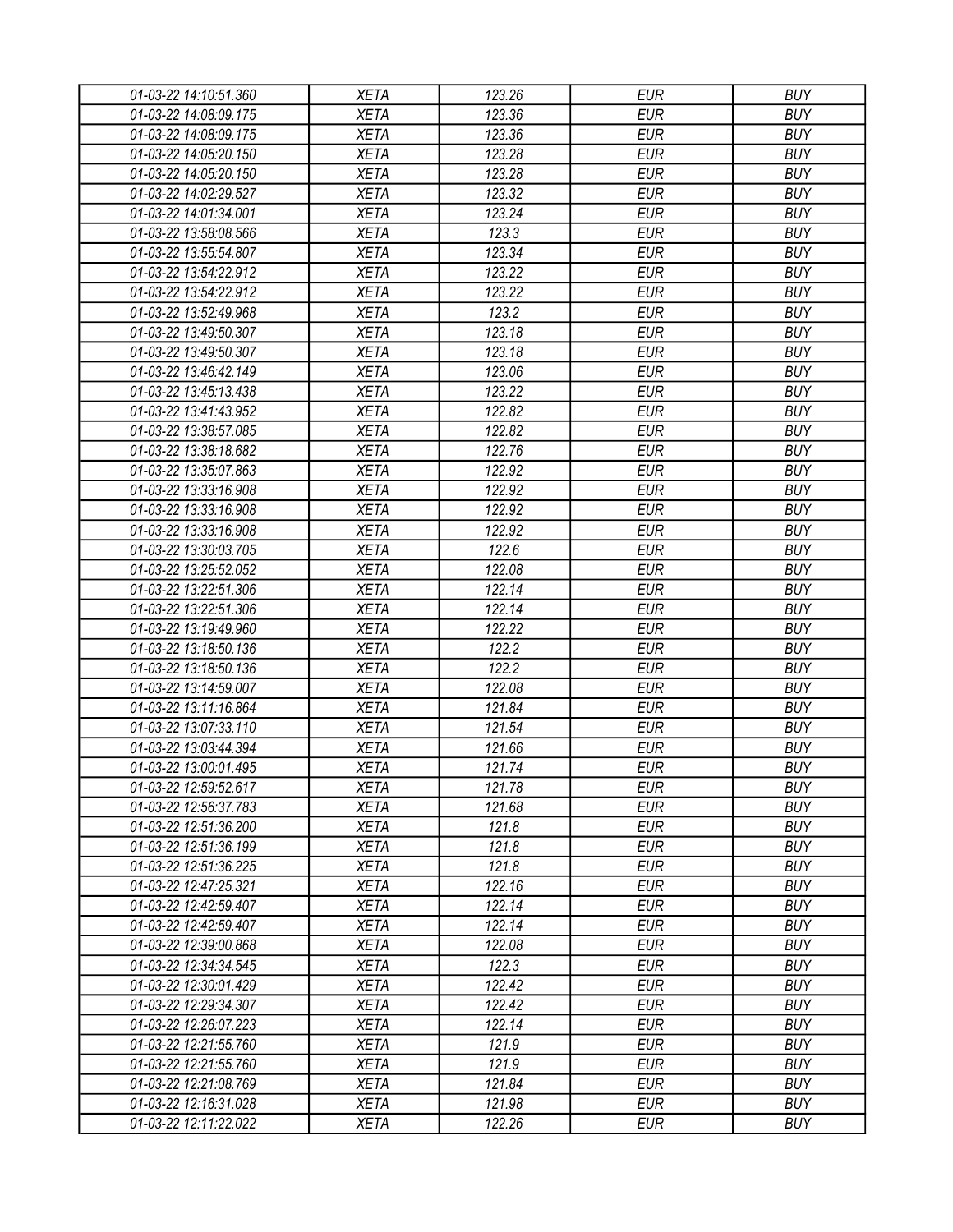| 01-03-22 12:07:52.146 | XETA                       | 122.32 | <b>EUR</b> | <b>BUY</b> |
|-----------------------|----------------------------|--------|------------|------------|
| 01-03-22 12:07:50.747 | <b>XETA</b>                | 122.32 | <b>EUR</b> | <b>BUY</b> |
| 01-03-22 12:04:42.889 | <b>XETA</b>                | 122.02 | <b>EUR</b> | <b>BUY</b> |
| 01-03-22 12:04:42.889 | <b>XETA</b>                | 122.02 | <b>EUR</b> | <b>BUY</b> |
| 01-03-22 12:03:25.720 | <b>XETA</b>                | 121.98 | <b>EUR</b> | <b>BUY</b> |
| 01-03-22 12:03:25.535 | <b>XETA</b>                | 121.98 | <b>EUR</b> | <b>BUY</b> |
| 01-03-22 12:02:27.351 | <b>XETA</b>                | 121.72 | <b>EUR</b> | <b>BUY</b> |
| 01-03-22 12:02:27.351 | <b>XETA</b>                | 121.72 | <b>EUR</b> | <b>BUY</b> |
| 01-03-22 11:57:59.629 | <b>XETA</b>                | 121.78 | <b>EUR</b> | <b>BUY</b> |
| 01-03-22 11:57:59.629 | <b>XETA</b>                | 121.78 | <b>EUR</b> | <b>BUY</b> |
| 01-03-22 11:54:18.241 | <b>XETA</b>                | 121.76 | <b>EUR</b> | <b>BUY</b> |
| 01-03-22 11:51:01.113 | <b>XETA</b>                | 121.94 | <b>EUR</b> | <b>BUY</b> |
| 01-03-22 11:51:01.106 | <b>XETA</b>                | 121.94 | <b>EUR</b> | <b>BUY</b> |
| 01-03-22 11:49:55.706 | <b>XETA</b>                | 121.94 | <b>EUR</b> | <b>BUY</b> |
| 01-03-22 11:45:23.024 | <b>XETA</b>                | 122.04 | <b>EUR</b> | <b>BUY</b> |
| 01-03-22 11:41:20.106 | <b>XETA</b>                | 122.26 | <b>EUR</b> | <b>BUY</b> |
| 01-03-22 11:41:20.106 | <b>XETA</b>                | 122.26 | <b>EUR</b> | <b>BUY</b> |
| 01-03-22 11:37:46.162 | <b>XETA</b>                | 122.5  | <b>EUR</b> | <b>BUY</b> |
| 01-03-22 11:37:46.162 | <b>XETA</b>                | 122.5  | <b>EUR</b> | <b>BUY</b> |
| 01-03-22 11:33:45.024 | <b>XETA</b>                | 122.62 | <b>EUR</b> | <b>BUY</b> |
| 01-03-22 11:30:13.369 | <b>XETA</b>                | 122.56 | <b>EUR</b> | <b>BUY</b> |
| 01-03-22 11:27:25.965 | <b>XETA</b>                | 123.02 | <b>EUR</b> | <b>BUY</b> |
| 01-03-22 11:27:25.965 | <b>XETA</b>                | 123.02 | <b>EUR</b> | <b>BUY</b> |
| 01-03-22 11:27:10.088 | <b>XETA</b>                | 123.04 | <b>EUR</b> | <b>BUY</b> |
| 01-03-22 11:27:10.088 | <b>XETA</b>                | 123.04 | <b>EUR</b> | <b>BUY</b> |
| 01-03-22 11:23:38.387 | <b>XETA</b>                | 123.04 | <b>EUR</b> | <b>BUY</b> |
| 01-03-22 11:23:38.387 | <b>XETA</b>                | 123.04 | <b>EUR</b> | <b>BUY</b> |
| 01-03-22 11:20:19.761 | <b>XETA</b>                | 123.12 | <b>EUR</b> | <b>BUY</b> |
| 01-03-22 11:20:19.761 | <b>XETA</b>                | 123.12 | <b>EUR</b> | <b>BUY</b> |
| 01-03-22 11:16:38.538 | <b>XETA</b>                | 123.1  | <b>EUR</b> | <b>BUY</b> |
| 01-03-22 11:13:26.684 | <b>XETA</b>                | 123.16 | <b>EUR</b> | <b>BUY</b> |
| 01-03-22 11:09:50.614 | <b>XETA</b>                | 123.32 | <b>EUR</b> | <b>BUY</b> |
| 01-03-22 11:09:50.608 | <b>XETA</b>                | 123.32 | <b>EUR</b> | <b>BUY</b> |
| 01-03-22 11:08:47.202 | <b>XETA</b>                | 123.42 | <b>EUR</b> | <b>BUY</b> |
| 01-03-22 11:07:00.026 | <b>XETA</b>                | 123.5  | <b>EUR</b> | <b>BUY</b> |
| 01-03-22 11:03:21.024 | <b>XETA</b>                | 123.54 | <b>EUR</b> | <b>BUY</b> |
| 01-03-22 10:59:33.736 |                            | 123.52 | <b>EUR</b> | <b>BUY</b> |
|                       | <b>XETA</b><br><b>XETA</b> | 123.58 | <b>EUR</b> | <b>BUY</b> |
| 01-03-22 10:57:05.416 | <b>XETA</b>                | 123.58 | <b>EUR</b> | <b>BUY</b> |
| 01-03-22 10:57:03.035 |                            |        | <b>EUR</b> | <b>BUY</b> |
| 01-03-22 10:54:52.998 | <b>XETA</b>                | 123.62 |            |            |
| 01-03-22 10:53:02.113 | <b>XETA</b>                | 123.46 | <b>EUR</b> | <b>BUY</b> |
| 01-03-22 10:52:30.356 | <b>XETA</b>                | 123.5  | <b>EUR</b> | <b>BUY</b> |
| 01-03-22 10:52:04.919 | <b>XETA</b>                | 123.46 | <b>EUR</b> | <b>BUY</b> |
| 01-03-22 10:50:00.110 | <b>XETA</b>                | 123.36 | <b>EUR</b> | <b>BUY</b> |
| 01-03-22 10:46:27.062 | <b>XETA</b>                | 123.14 | <b>EUR</b> | <b>BUY</b> |
| 01-03-22 10:43:04.274 | <b>XETA</b>                | 122.94 | <b>EUR</b> | <b>BUY</b> |
| 01-03-22 10:38:56.014 | <b>XETA</b>                | 122.36 | <b>EUR</b> | <b>BUY</b> |
| 01-03-22 10:38:56.014 | <b>XETA</b>                | 122.36 | <b>EUR</b> | <b>BUY</b> |
| 01-03-22 10:37:08.648 | <b>XETA</b>                | 122.42 | <b>EUR</b> | <b>BUY</b> |
| 01-03-22 10:37:05.504 | <b>XETA</b>                | 122.42 | <b>EUR</b> | <b>BUY</b> |
| 01-03-22 10:34:57.922 | <b>XETA</b>                | 122.5  | EUR        | <b>BUY</b> |
| 01-03-22 10:34:57.922 | <b>XETA</b>                | 122.5  | <b>EUR</b> | <b>BUY</b> |
| 01-03-22 10:31:30.779 | XETA                       | 122.46 | <b>EUR</b> | <b>BUY</b> |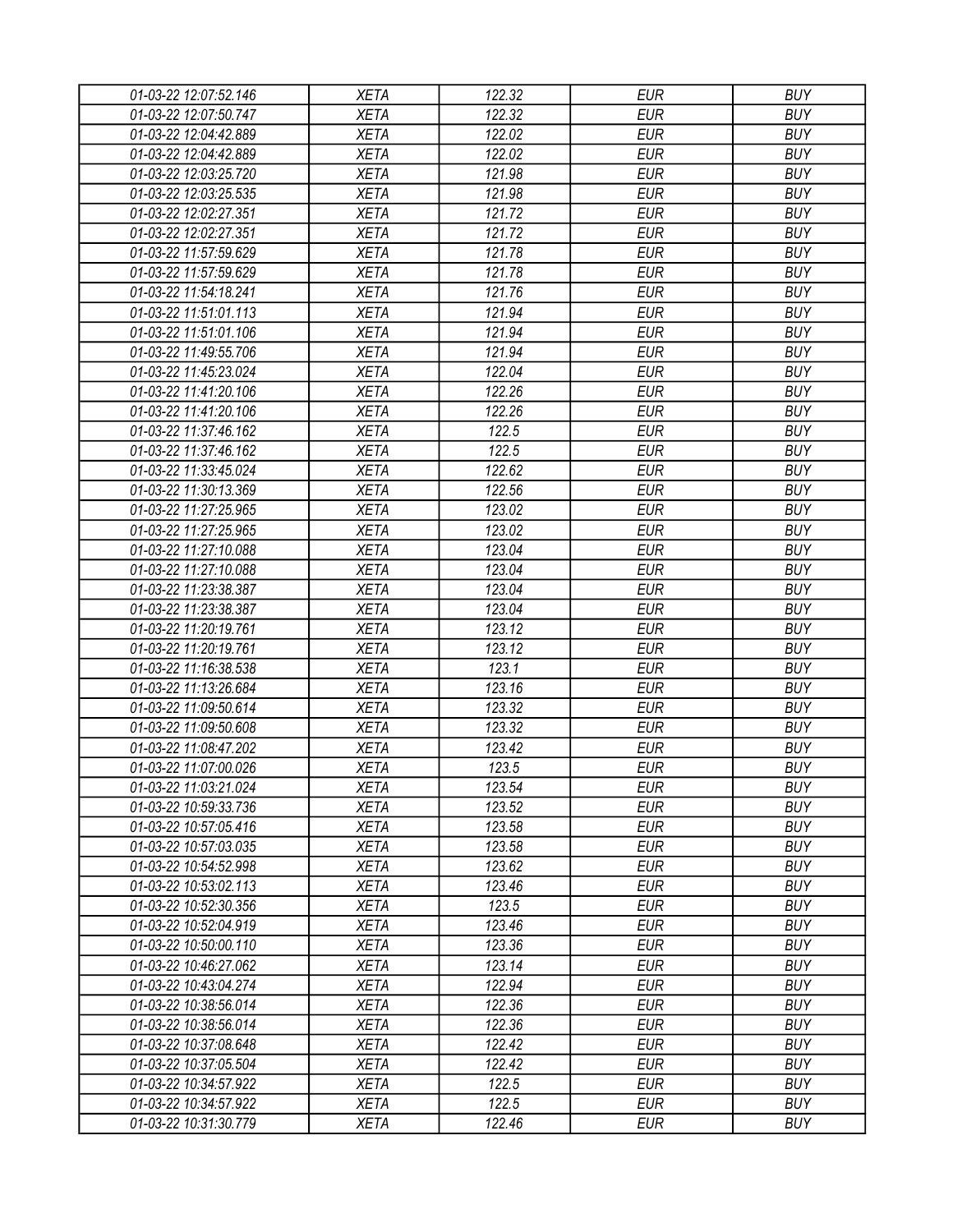| 01-03-22 10:27:16.773 | <b>XETA</b> | 122.66 | <b>EUR</b> | <b>BUY</b> |
|-----------------------|-------------|--------|------------|------------|
| 01-03-22 10:27:16.773 | <b>XETA</b> | 122.66 | <b>EUR</b> | <b>BUY</b> |
| 01-03-22 10:23:51.119 | <b>XETA</b> | 122.68 | <b>EUR</b> | <b>BUY</b> |
| 01-03-22 10:20:37.525 | <b>XETA</b> | 122.94 | <b>EUR</b> | <b>BUY</b> |
| 01-03-22 10:18:47.244 | <b>XETA</b> | 123.06 | <b>EUR</b> | <b>BUY</b> |
| 01-03-22 10:18:47.244 | <b>XETA</b> | 123.06 | <b>EUR</b> | <b>BUY</b> |
| 01-03-22 10:18:33.254 | <b>XETA</b> | 123.1  | <b>EUR</b> | <b>BUY</b> |
| 01-03-22 10:15:10.360 | <b>XETA</b> | 122.82 | <b>EUR</b> | <b>BUY</b> |
| 01-03-22 10:12:03.605 | <b>XETA</b> | 122.76 | <b>EUR</b> | <b>BUY</b> |
| 01-03-22 10:08:57.403 | <b>XETA</b> | 122.5  | <b>EUR</b> | <b>BUY</b> |
| 01-03-22 10:08:57.403 | <b>XETA</b> | 122.5  | <b>EUR</b> | <b>BUY</b> |
| 01-03-22 10:05:27.321 | <b>XETA</b> | 122.62 | <b>EUR</b> | <b>BUY</b> |
| 01-03-22 10:02:43.852 | <b>XETA</b> | 122.68 | <b>EUR</b> | <b>BUY</b> |
| 01-03-22 10:01:56.844 | <b>XETA</b> | 122.62 | <b>EUR</b> | <b>BUY</b> |
| 01-03-22 09:59:45.487 | <b>XETA</b> | 123.06 | <b>EUR</b> | <b>BUY</b> |
| 01-03-22 09:57:00.956 | <b>XETA</b> | 122.82 | <b>EUR</b> | <b>BUY</b> |
| 01-03-22 09:53:03.091 | <b>XETA</b> | 122.6  | <b>EUR</b> | <b>BUY</b> |
| 01-03-22 09:49:56.486 | <b>XETA</b> | 123.02 | <b>EUR</b> | <b>BUY</b> |
| 01-03-22 09:48:25.737 | <b>XETA</b> | 123.08 | <b>EUR</b> | <b>BUY</b> |
| 01-03-22 09:46:50.320 | <b>XETA</b> | 122.98 | <b>EUR</b> | <b>BUY</b> |
| 01-03-22 09:43:17.804 | <b>XETA</b> | 122.82 | <b>EUR</b> | <b>BUY</b> |
| 01-03-22 09:43:17.804 | <b>XETA</b> | 122.82 | <b>EUR</b> | <b>BUY</b> |
| 01-03-22 09:40:06.547 | <b>XETA</b> | 123    | <b>EUR</b> | <b>BUY</b> |
| 01-03-22 09:37:11.393 | <b>XETA</b> | 123.14 | <b>EUR</b> | <b>BUY</b> |
| 01-03-22 09:33:55.039 | <b>XETA</b> | 123.16 | <b>EUR</b> | <b>BUY</b> |
| 01-03-22 09:33:55.037 | <b>XETA</b> | 123.16 | <b>EUR</b> | <b>BUY</b> |
| 01-03-22 09:33:15.986 | <b>XETA</b> | 123.26 | <b>EUR</b> | <b>BUY</b> |
| 01-03-22 09:30:49.157 | <b>XETA</b> | 123    | <b>EUR</b> | <b>BUY</b> |
| 01-03-22 09:30:49.157 | <b>XETA</b> | 123    | <b>EUR</b> | <b>BUY</b> |
| 01-03-22 09:30:49.158 | <b>XETA</b> | 123    | <b>EUR</b> | <b>BUY</b> |
| 01-03-22 09:30:00.329 | <b>XETA</b> | 123.04 | <b>EUR</b> | <b>BUY</b> |
| 01-03-22 09:27:07.029 | <b>XETA</b> | 123.22 | <b>EUR</b> | <b>BUY</b> |
| 01-03-22 09:24:22.623 | <b>XETA</b> | 123.4  | <b>EUR</b> | <b>BUY</b> |
| 01-03-22 09:21:40.313 | <b>XETA</b> | 123.62 | <b>EUR</b> | <b>BUY</b> |
| 01-03-22 09:21:40.313 |             |        | <b>EUR</b> | <b>BUY</b> |
|                       | <b>XETA</b> | 123.62 |            |            |
| 01-03-22 09:21:40.313 | <b>XETA</b> | 123.62 | <b>EUR</b> | <b>BUY</b> |
| 01-03-22 09:20:06.044 | <b>XETA</b> | 123.78 | <b>EUR</b> | <b>BUY</b> |
| 01-03-22 09:17:22.733 | <b>XETA</b> | 124.04 | <b>EUR</b> | <b>BUY</b> |
| 01-03-22 09:14:37.191 | <b>XETA</b> | 124.02 | <b>EUR</b> | <b>BUY</b> |
| 01-03-22 09:13:47.380 | <b>XETA</b> | 123.74 | <b>EUR</b> | <b>BUY</b> |
| 01-03-22 09:13:47.380 | <b>XETA</b> | 123.74 | <b>EUR</b> | <b>BUY</b> |
| 01-03-22 09:11:49.728 | <b>XETA</b> | 123.76 | <b>EUR</b> | <b>BUY</b> |
| 01-03-22 09:11:49.728 | <b>XETA</b> | 123.76 | <b>EUR</b> | <b>BUY</b> |
| 01-03-22 09:06:35.851 | <b>XETA</b> | 124.02 | <b>EUR</b> | <b>BUY</b> |
| 01-03-22 09:06:35.848 | <b>XETA</b> | 124    | <b>EUR</b> | <b>BUY</b> |
| 01-03-22 09:04:16.129 | <b>XETA</b> | 124.38 | <b>EUR</b> | <b>BUY</b> |
| 01-03-22 09:04:16.129 | <b>XETA</b> | 124.38 | <b>EUR</b> | <b>BUY</b> |
| 01-03-22 09:02:23.936 | <b>XETA</b> | 124.34 | <b>EUR</b> | <b>BUY</b> |
| 01-03-22 09:01:09.155 | <b>XETA</b> | 124.14 | <b>EUR</b> | <b>BUY</b> |
| 01-03-22 09:00:23.516 | <b>XETA</b> | 124.1  | <b>EUR</b> | <b>BUY</b> |
| 01-03-22 09:00:12.066 | <b>XETA</b> | 124.06 | EUR        | <b>BUY</b> |
| 01-03-22 08:57:31.780 | XETA        | 124    | <b>EUR</b> | <b>BUY</b> |
| 01-03-22 08:54:52.426 | <b>XETA</b> | 124.16 | <b>EUR</b> | <b>BUY</b> |